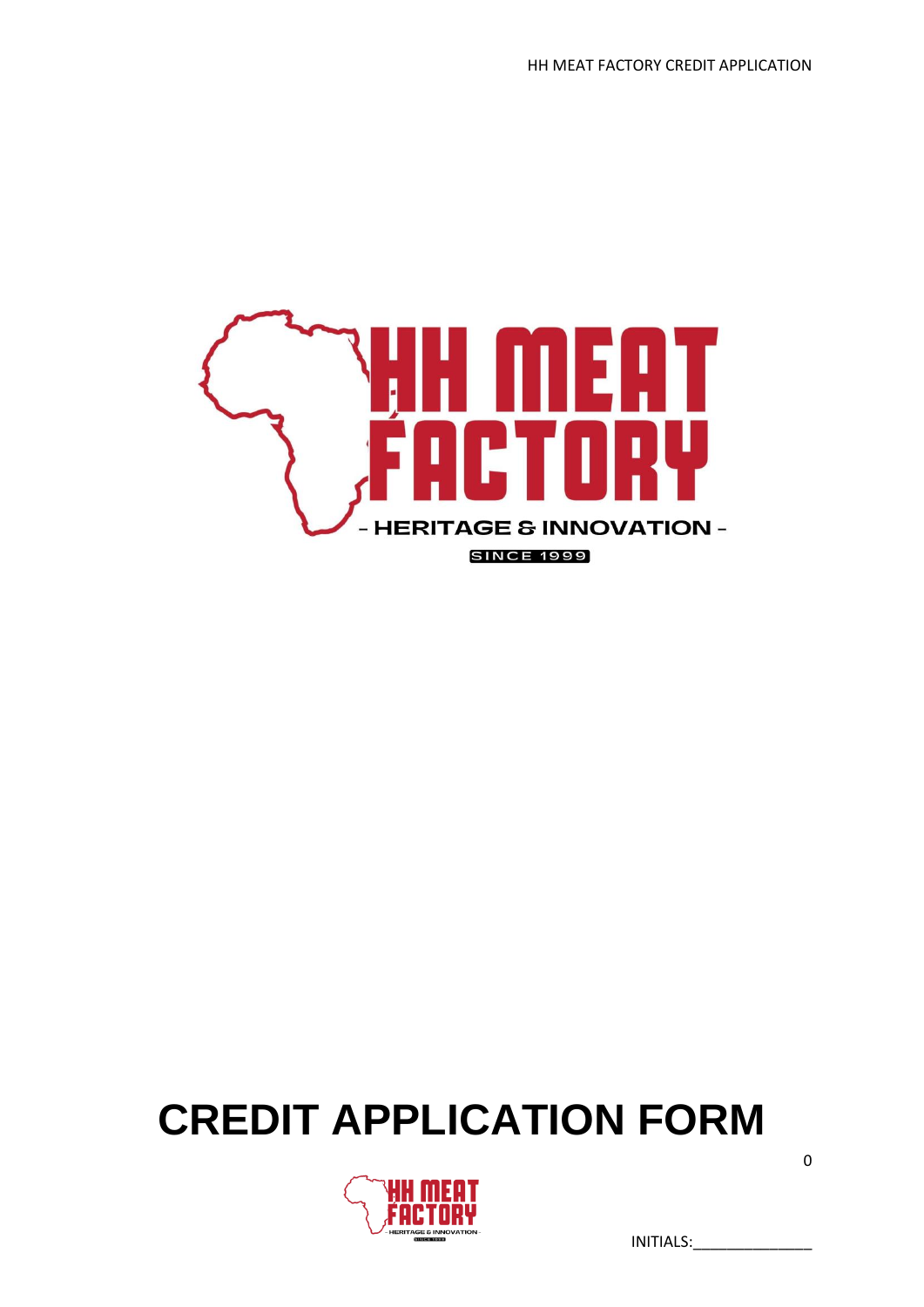# **APPLICATION FOR CREDIT FACILITIES**

**INCORPORATING THE STANDARD TERMS AND CONDITIONS OF SALE AND SURETY ACCEPTANCE.**

# **SECTION 1**

The "Debtor" below hereby makes application for credit facilities and to open an account with

## **THE MEAT FACTORY (PTY) LTD T/A HH MEAT**

#### **Registration Number: 2021/327583/07**

(hereinafter referred to as "H.H. MEAT")

| <b>BUSINESS DETAILS (DEBTOR)</b>                                                        |          |    |  |            |  |              |             |                    |  |
|-----------------------------------------------------------------------------------------|----------|----|--|------------|--|--------------|-------------|--------------------|--|
| <b>ENTITY TYPE (TICK)</b>                                                               | (PTY)LTD | CC |  | SOLE PROP. |  | <b>TRUST</b> |             | <b>PARTNERSHIP</b> |  |
|                                                                                         |          |    |  |            |  |              |             |                    |  |
| 1.1. FULL REGISTERED NAME                                                               |          |    |  |            |  |              |             |                    |  |
| 1.2. TRADING NAME                                                                       |          |    |  |            |  |              |             |                    |  |
| 1.3. COMPANY REGISTRATION NUMBER                                                        |          |    |  |            |  |              |             |                    |  |
| 1.4. VAT REGISTRATION NUMBER (IF APPLICABLE)                                            |          |    |  |            |  |              |             |                    |  |
| 1.5. TYPE OF BUSINESS: (restaurant, deli, venue, pizza shop, guest house, grocer, etc.) |          |    |  |            |  |              |             |                    |  |
|                                                                                         |          |    |  |            |  |              |             |                    |  |
| 1.6. DATE OF ESTABLISHMENT                                                              |          |    |  |            |  |              |             |                    |  |
| <b>BUSINESS ADDRESS</b>                                                                 |          |    |  |            |  |              |             |                    |  |
| 1.7.1. BUSINESS REGISTERED ADDRESS<br>1.7.2. BUSINESS DELIVERY ADDRESS                  |          |    |  |            |  |              |             |                    |  |
|                                                                                         |          |    |  |            |  |              |             |                    |  |
|                                                                                         |          |    |  |            |  |              |             |                    |  |
|                                                                                         |          |    |  |            |  |              |             |                    |  |
| <b>CODE</b>                                                                             |          |    |  |            |  |              | <b>CODE</b> |                    |  |
| <b>GENERAL</b>                                                                          |          |    |  |            |  |              |             |                    |  |
| 1.8.1. TELEPHONE NUMBER                                                                 |          |    |  |            |  |              |             |                    |  |
| 1.8.2. E-MAIL ADDRESS                                                                   |          |    |  |            |  |              |             |                    |  |

(Hereinafter referred to as the "**Debtor**")

| <b>CONTACT DETAILS</b>                |  |  |  |  |
|---------------------------------------|--|--|--|--|
| <b>2.1. BUYING DEPARTMENT</b>         |  |  |  |  |
| 2.1.1. RESPONSIBLE PERSON (BUYING)    |  |  |  |  |
| 2.1.2. DIRECT TEL / CELL PHONE NUMBER |  |  |  |  |
| 2.1.3. EMAIL ADDRESS                  |  |  |  |  |
| 2.2. FINANCE DEPARTMENT               |  |  |  |  |
| 2.2.1. RESPONSIBLE PERSON (PAYMENTS)  |  |  |  |  |
| 2.2.2. DIRECT TEL / CELL PHONE NUMBER |  |  |  |  |
| 2.2.3. EMAIL ADDRESS                  |  |  |  |  |
| <b>2.3. AUDITORS OR ACCOUNTANTS</b>   |  |  |  |  |
| 2.3.1. CONTACT PERSON                 |  |  |  |  |
| 2.3.2. DIRECT TEL NUMBER              |  |  |  |  |
| 2.3.3. EMAIL ADDRESS                  |  |  |  |  |

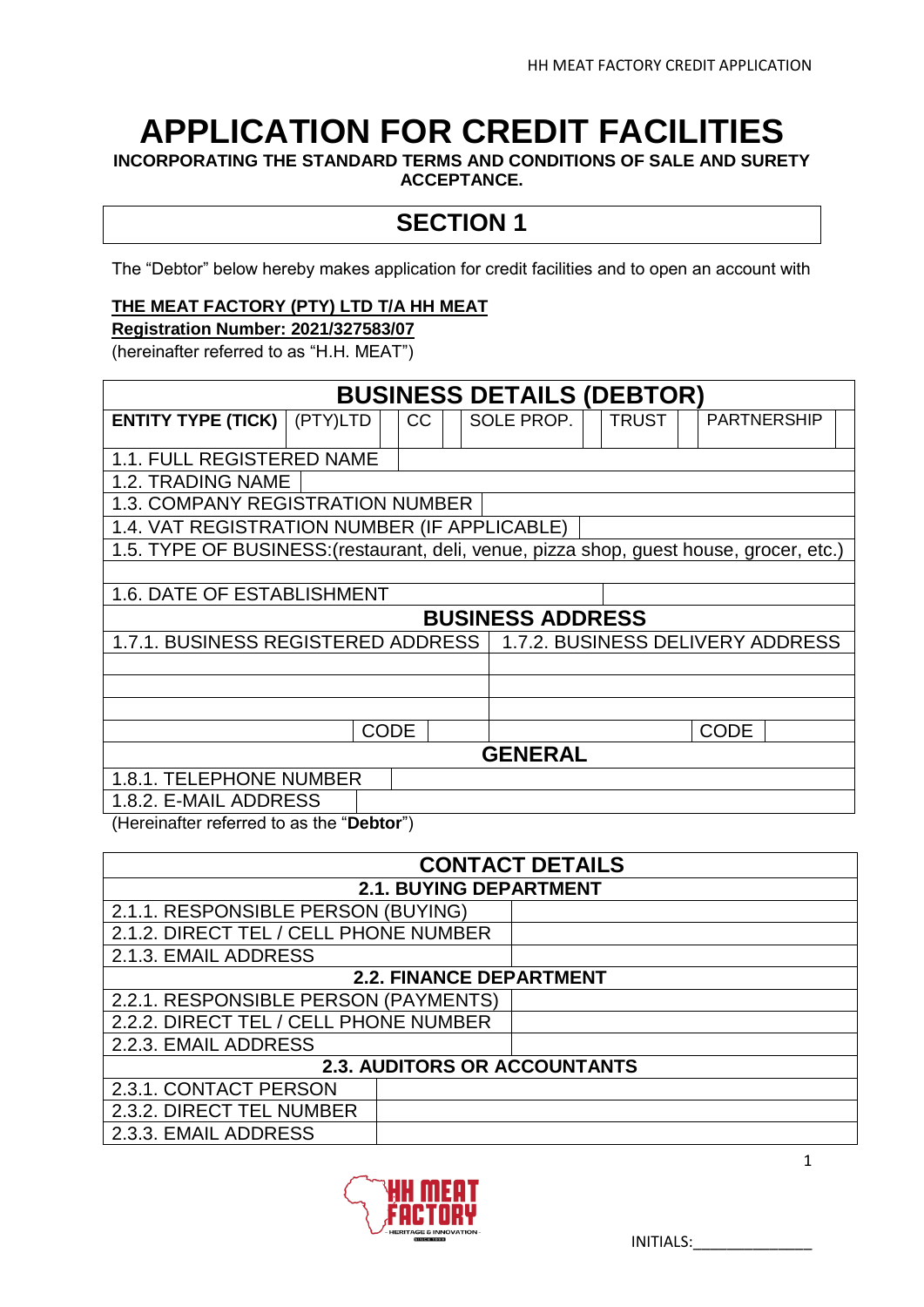| 3. DETAILS OF PRINCIPALS (SOLE OWNERS/PARTNERS/ |                            |                                |                  |  |  |  |
|-------------------------------------------------|----------------------------|--------------------------------|------------------|--|--|--|
|                                                 | <b>DIRECTORS/TRUSTEES)</b> |                                |                  |  |  |  |
|                                                 |                            | <b>SOUTH AFRICAN NATIONALS</b> |                  |  |  |  |
| <b>FULL NAME</b>                                | <b>ID NUMBER</b>           | <b>HOME ADDRESS</b>            | <b>CELLPHONE</b> |  |  |  |
|                                                 |                            |                                |                  |  |  |  |
|                                                 |                            |                                |                  |  |  |  |
|                                                 |                            |                                |                  |  |  |  |
|                                                 |                            |                                |                  |  |  |  |
|                                                 |                            | <b>FOREIGN NATIONALS</b>       |                  |  |  |  |
| <b>FULL NAME</b>                                | <b>ID NUMBER</b>           | <b>HOME ADDRESS</b>            | <b>CELLPHONE</b> |  |  |  |
|                                                 |                            |                                |                  |  |  |  |
|                                                 |                            |                                |                  |  |  |  |
|                                                 |                            |                                |                  |  |  |  |

| <b>4. TRADE REFERENCES</b>                                                 |                       |  |  |  |
|----------------------------------------------------------------------------|-----------------------|--|--|--|
| (ONLY REFERENCES THAT ARE STILL TRADING AND RELEVANT TO THE MEAT INDUSTRY) |                       |  |  |  |
| <b>COMPANY (SUPPLIER) NAME</b>                                             | <b>CONTACT NUMBER</b> |  |  |  |
|                                                                            |                       |  |  |  |
|                                                                            |                       |  |  |  |
|                                                                            |                       |  |  |  |

| <b>5. CREDIT AND PAYMENT TERMS</b>                                      |                           |  |        |  |         |  |
|-------------------------------------------------------------------------|---------------------------|--|--------|--|---------|--|
| (THESE CREDIT TERMS ARE NOT PART OF THE CONTRACT AND ARE FOR ASSESSMENT |                           |  |        |  |         |  |
| PURPOSES ONLY).                                                         |                           |  |        |  |         |  |
| 5.1. AMOUNT OF CREDIT REQUIRED                                          |                           |  |        |  |         |  |
| 5.2. ESTIMATED MONTHLY PURCHASES                                        |                           |  |        |  |         |  |
| 5.3. CREDIT TERMS (PLEASE TICK)                                         | COD                       |  | 7 DAYS |  | 14 DAYS |  |
|                                                                         | <b>OTHER CREDIT TERMS</b> |  |        |  |         |  |
| 5.4. IF OTHER CREDIT TERMS, PLEASE SPECIFY                              |                           |  |        |  |         |  |
|                                                                         |                           |  |        |  |         |  |

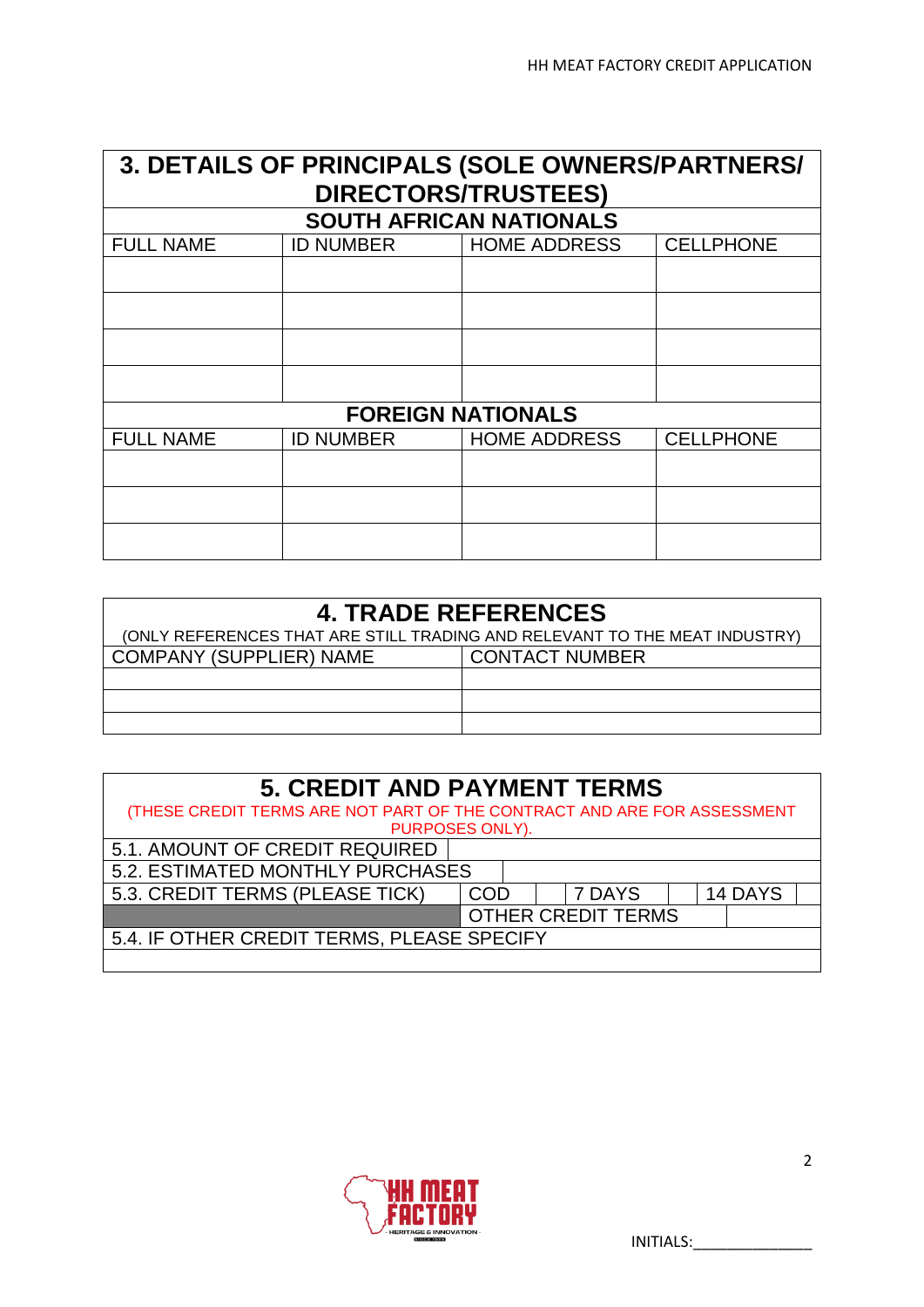# **SECTION 2 TERMS AND CONDITIONS OF SALE**

The **"Debtor"** or its duly authorized agent hereby applies for credit facilities with **HH MEAT** and in consideration thereof the **"Debtor"** accepts the following terms and conditions:

- 1. **The Debtor** undertakes to make the **FULL PAYMENT** for all goods received from **HH MEAT** within the approved payment term granted, whether COD, 7 days, 14 days or other, after date of invoice.
- 2. If **the Debtor** fails to settle **HH MEAT's** account timeously and in full, on or before the due date, the full amount owed by **the Debtor** becomes immediately due and payable, and **HH MEAT** is entitled to continue with the institution of legal proceedings against **the Debtor**, without notice, at its discretion, for the recovery of any amounts owed to **HH MEAT**.
- 3. **The Debtor** undertakes to pay all legal costs, as well as any collection commission payable, should it be necessary to institute legal proceedings against **the Debtor** for the recovery of any amounts **the Debtor** owe **HH MEAT**.
- 4. **HH MEAT** will be entitled to charge interest on the full outstanding balance at a **rate of 2% per month**, when the **principal debt becomes due and payable** as provided in **paragraph 2** above.
- 5. **The Debtor** undertakes to notify **HH MEAT within 14 days** of **change of any addresses or contact details** of either the Debtor itself, or any of its Principals as set forth in Section 1, Clause 3.
- 6. **The Debtor** undertakes to notify **HH MEAT** at least **14 days prior** to handing over the business to new owners in case the Debtor's **business is sold**.
- 7. **The Debtor** confirms that the debt did not arise directly or indirectly from a credit agreement ascontemplated in the National Credit Act 34 of 2005.



INITIALS:\_\_\_\_\_\_\_\_\_\_\_\_\_\_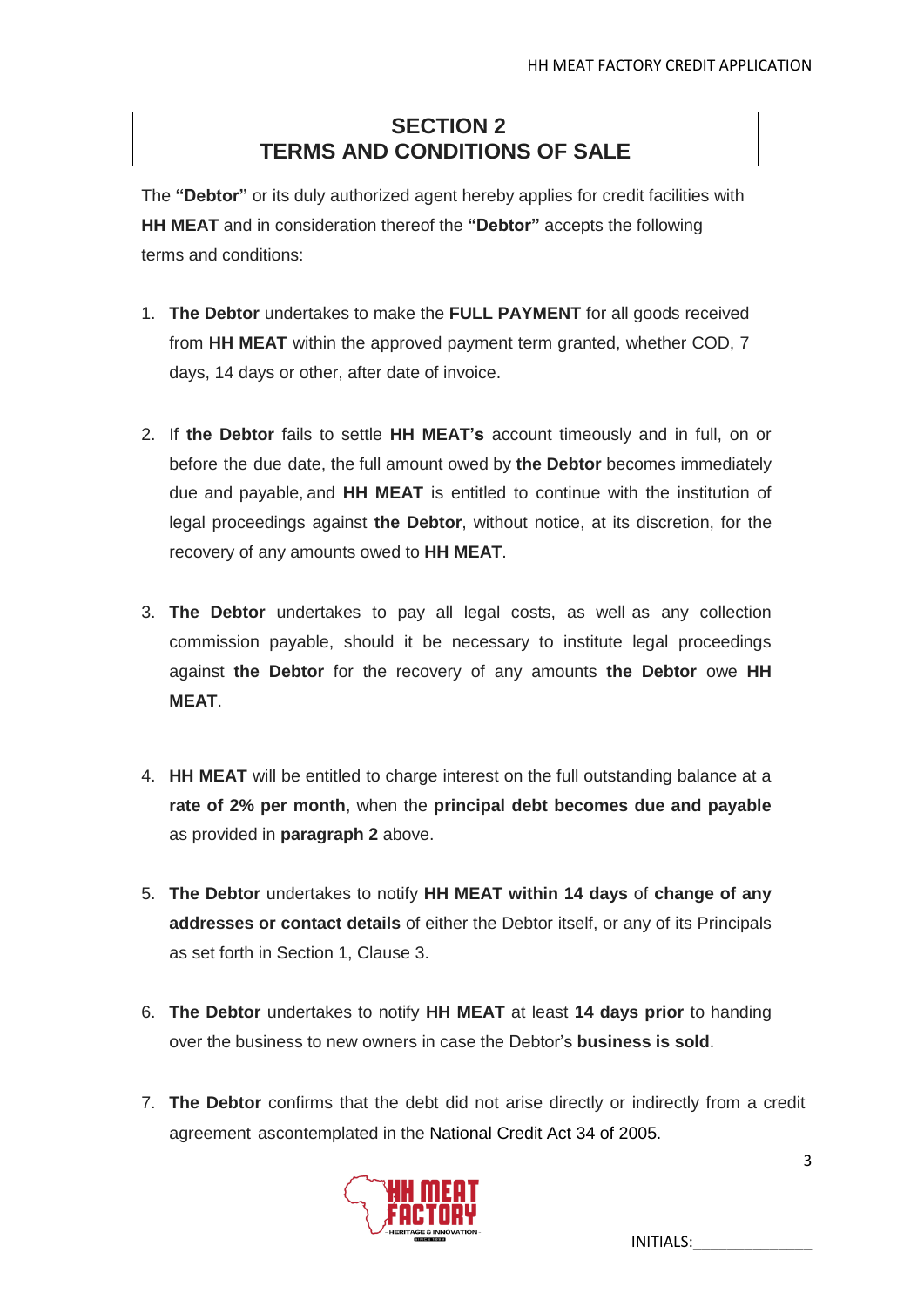- 8. **Any queries on the amount invoiced** shall be raised with **HH MEAT** in writing **within 7 (seven) days** from the date reflected on the invoice, where after the invoice shall be deemed to be correct.
- 9. **Any possible issues regarding the quality or quantity** of the goods delivered by HH MEAT to the Debtor must be **reported to HH MEAT** in writing **within 24 hours after delivery**, where after it shall be deemed that the Debtor accepted the quantity and quality of the goods delivered.
- 10. **No extension or indulgence** on the **payment terms** will be allowed unless otherwise stated by HH MEAT to the Debtor in writing.
- 11. The Debtor undertakes the responsibility to ensure **payment is made to the correct bank account:**

| <b>BANK</b>             | <b>FIRST NATIONAL BANK</b>                   |
|-------------------------|----------------------------------------------|
| <b>ACCOUNT NAME</b>     | <b>HH MEAT</b>                               |
| <b>ACCOUNT NUMBER</b>   | 629 2072 4574                                |
| <b>BRANCH CODE</b>      | 250 665                                      |
| <b>REFERENCE NUMBER</b> | <b>Business Trading Name or Account Code</b> |

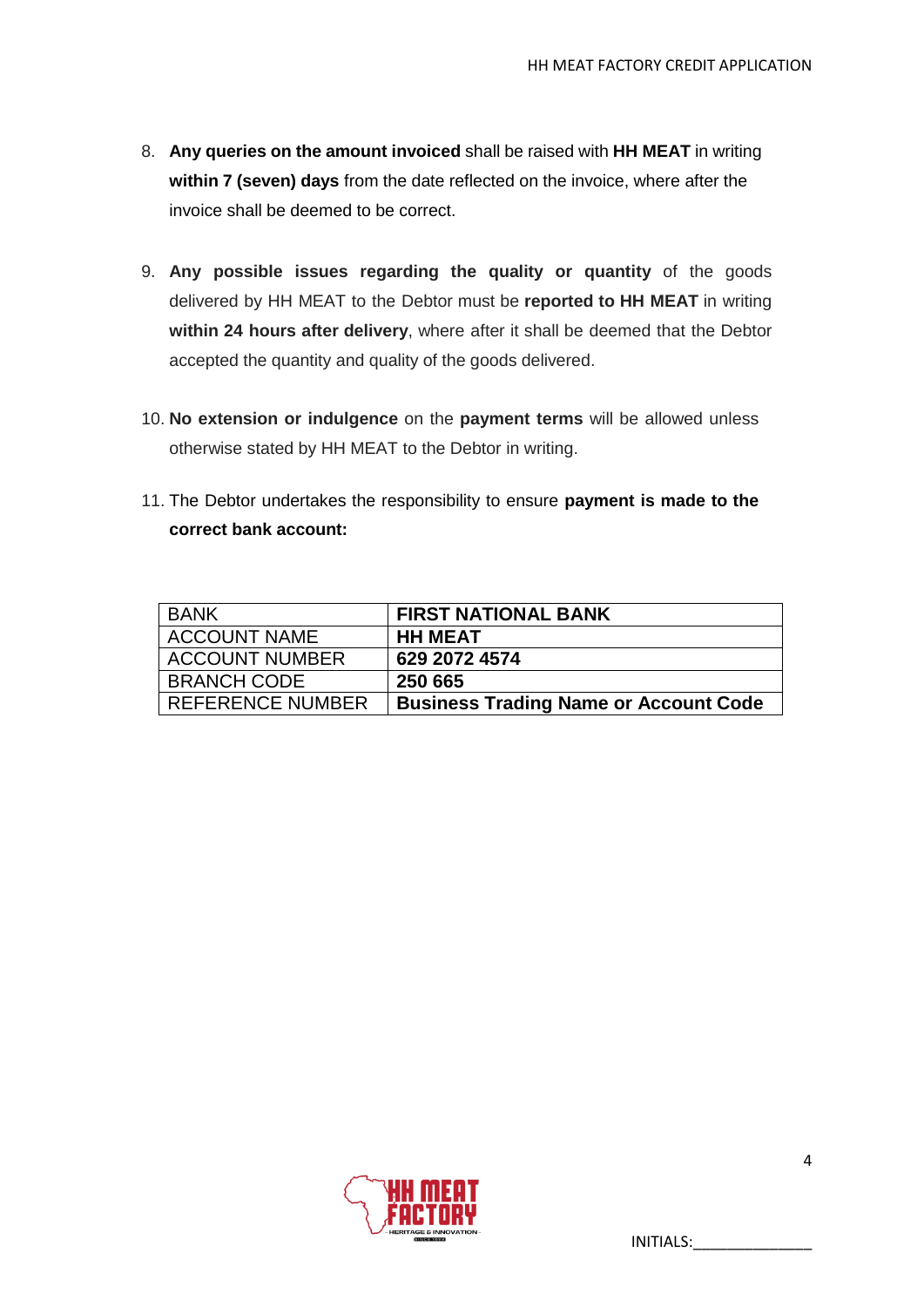I, the undersigned,  $\blacksquare$ 

hereby bind myself as Surety and Co-Principal Debtor to

### **THE MEAT FACTORY (PTY) LTD T/A HH MEAT FACTORY ("the DEBTOR")**

for the due and proper fulfilment of all the obligations of, and for the punctual payment of all sums which are or may become due by **"THE DEBTOR".** I renounce the benefits of excussion, division and cession of action and confirm to understand the meaning of such benefits and the effect of his or her renunciation thereof.

I bind myself irrevocably to the terms and conditions set out in this agreement.

| SIGNATURE: ____________________   |                                    |
|-----------------------------------|------------------------------------|
| <b>WITNESS 1</b>                  | <b>WITNESS 2</b>                   |
| NAME:                             | NAME:                              |
| ID NUMBER: ______________________ | ID NUMBER: _______________________ |
| SIGNATURE: ______________________ | SIGNATURE: _______________________ |
|                                   |                                    |

#### **12. CONSENTS AND COMPLIANCE**

- 12.1. As signatory/ies to this agreement, the Debtor and the Surety expressly consent to and authorise HH MEAT to collect, process and store the Debtor's, the surety's and any of the signatories personal information, as may be required in terms of POPIA, in order for HH MEAT to supply and deliver goods to the Debtor.
- 12.2. As signatory/ies to this agreement, the Debtor and Surety hereby grant their respective consent to HH MEAT to:
- *12.2.1. obtain and store any information relating to the Debtor's and/or surety's and any of the signatories payment history, payment behaviour, creditworthiness, indebtedness and whereabouts from any registered credit bureau and/or the Debtor's trade references listed in section 1 of this application.*
- *12.2.2. share this agreement with the registered credit bureau and/or the Debtor's trade*

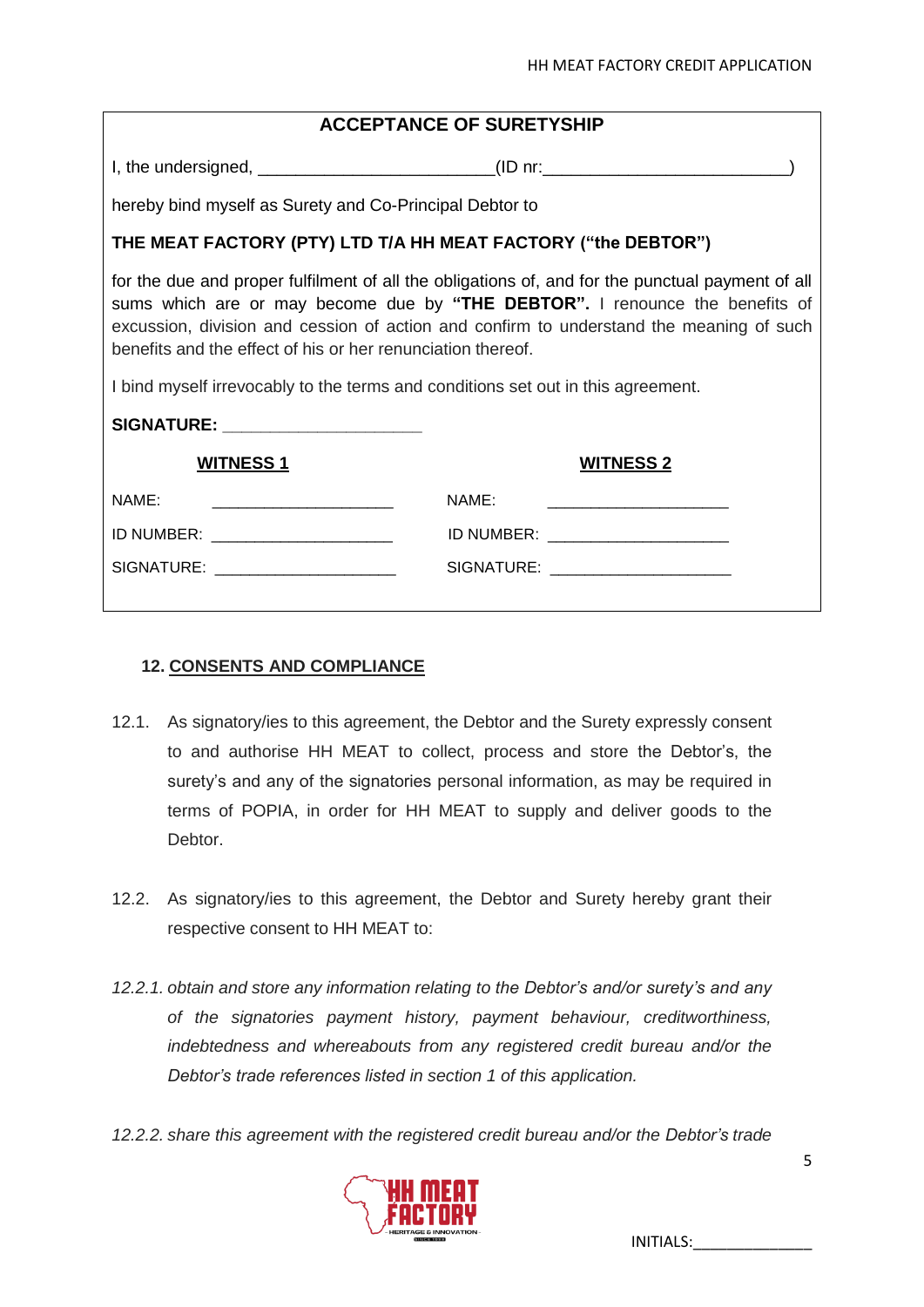*references (listed in section 1 of this application) should any of the aforesaid parties require proof of the Debtor and/or Surety's consent and authorisation granted to HH MEAT to obtain the information listed in Clause 12.2.1. of section 2 above.* 

#### **13. PROTECTION AND SHARING OF DEBTOR'S INFORMATION**

- 13.1. HH MEAT is committed and undertakes to protect the privacy and confidentiality of information provided as well as collected for this application.
- 13.2. HH MEAT undertakes not to share any of the Debtor and/or Surety's personal information (which the signatories agree excludes information on payment behaviour) with any unauthorised parties.
- 13.2.1. In the event of **the Debtor** being in breach of any of the terms and conditions of sale, the Debtor and Surety hereby expressly consent to and authorise **HH MEAT** to share any of the Debtor's and/or Surety's personal information obtained with relevant parties to resolve the dispute.

No variation of this agreement shall be of any force or effect unless it is in writing and signed by all parties to this agreement.

|                                                                                   |                                                                                                                       |                                    | 20 |
|-----------------------------------------------------------------------------------|-----------------------------------------------------------------------------------------------------------------------|------------------------------------|----|
| before the undersigned witnesses by the DEBTOR or its duly authorized signatory   |                                                                                                                       |                                    |    |
| who hereby warrants that he/she is authorized to sign on behalf of the DEBTOR by: |                                                                                                                       |                                    |    |
| <b>NAME:</b>                                                                      | <u> 1999 - Johann Barbara, martin amerikan basar dan berasal dalam basas dan berasal dalam basas dalam basas dala</u> |                                    |    |
| <b>DESIGNATION:</b>                                                               |                                                                                                                       |                                    |    |
| <b>SIGNATURE:</b>                                                                 | <u> 1989 - Johann John Harry, mars ar yw i ganwys y cyfeiriad y cyfeiriad y cyfeiriad y cyfeiriad y cyfeiriad y c</u> |                                    |    |
| <b>WITNESS 1</b>                                                                  |                                                                                                                       | <b>WITNESS 2</b>                   |    |
| NAME:                                                                             | NAME:                                                                                                                 |                                    |    |
| ID NUMBER: _________________________                                              |                                                                                                                       | ID NUMBER: ______________________  |    |
| SIGNATURE: _____________________                                                  |                                                                                                                       | SIGNATURE: _______________________ |    |
|                                                                                   |                                                                                                                       |                                    | 6  |
|                                                                                   | $\sqrt{2}$                                                                                                            |                                    |    |



INITIALS:\_\_\_\_\_\_\_\_\_\_\_\_\_\_